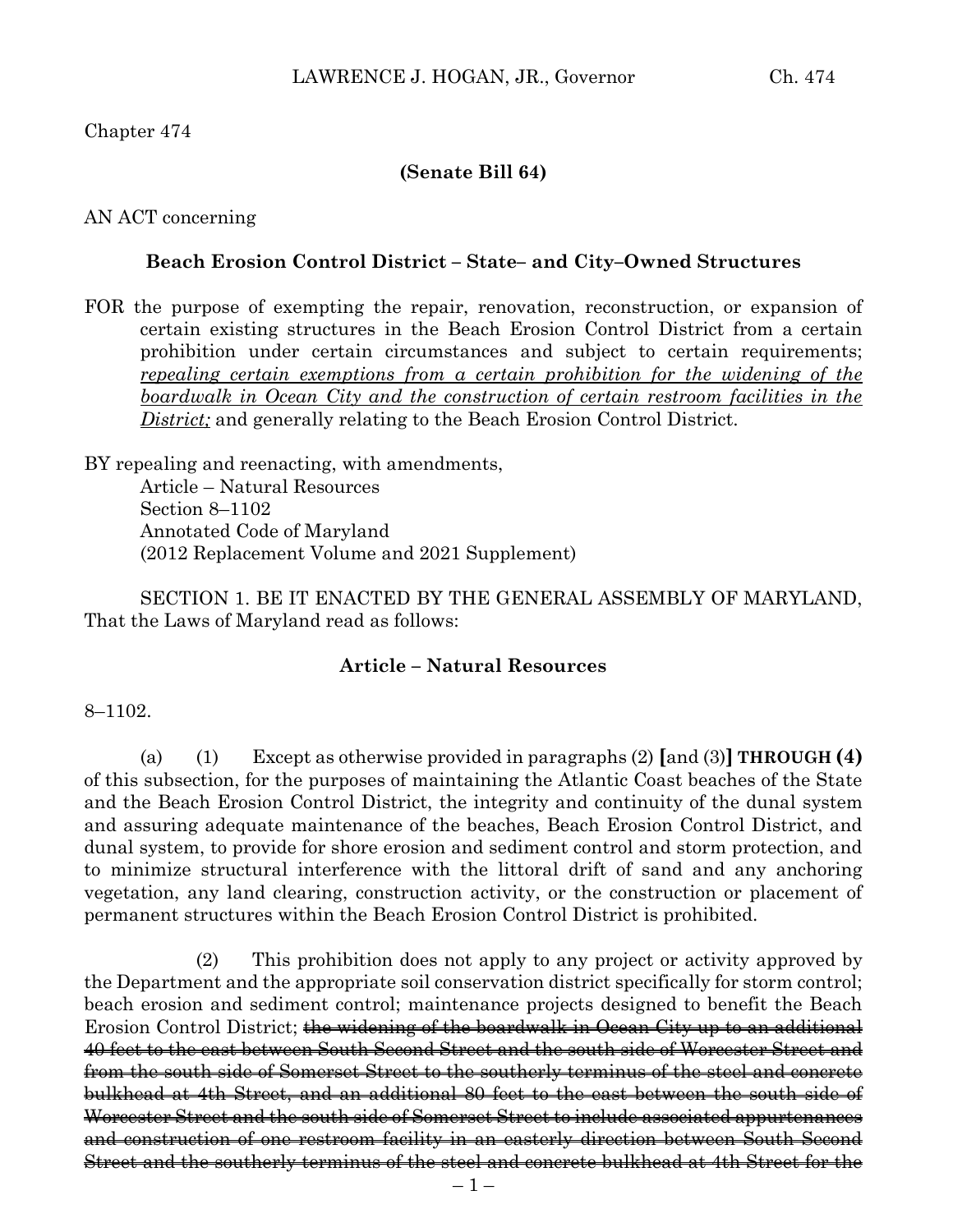purpose of public health, safety, and welfare; and a planned public utility pipeline carrying treated sewage effluent from a unit not exceeding 14 million gallons per day, if, in addition to the approvals required by all other applicable federal and local laws and regulations, it is approved by the Board of Public Works as essential to the public health, safety, and welfare of the citizens of Worcester County, after having received the permission of the Secretaries of the Environment and Natural Resources, and the Secretary of Planning, including a guarantee that in any contract under this provision a person will not make any significant permanent environmental disruption to the area, and the construction area for the purpose of laying a single pipe with a diameter not exceeding 36 inches is limited to a single 100 foot wide area perpendicular eastward from the west crest of the natural dune line on Assateague Island and in Ocean City, and if the Secretaries of the Environment and Natural Resources and the Secretary of Planning find that there is no economically and environmentally feasible alternative, and that there is insufficient capacity at the existing Ocean City wastewater treatment facility and discharge pipe.

(3) (i) Subject to subparagraph (iii) of this paragraph, this prohibition does not apply to the construction and installation of a qualified submerged renewable energy line, as defined in § 7–208 of the Public Utilities Article, if the project does not result in any significant permanent environmental damage to the Beach Erosion Control District, as determined by the Department.

(ii) An application for a certificate of public convenience and necessity to construct a qualified submerged renewable energy line, as defined in § 7–208 of the Public Utilities Article, is subject to review by the Department and the Department of the Environment, as provided in § 3–306 of this article.

(iii) The Public Service Commission may not approve an application for a qualified submerged renewable energy line to be constructed or installed within the Assateague National Seashore Park or the Assateague State Park.

**(4) (I) SUBJECT TO SUBPARAGRAPH (II) SUBPARAGRAPHS (II), (III), AND** *THROUGH* **(IV) OF THIS PARAGRAPH, THIS PROHIBITION DOES NOT APPLY TO THE REPAIR, RENOVATION, RECONSTRUCTION, OR EXPANSION OF AN EXISTING STRUCTURE OWNED BY THE STATE OR THE MAYOR AND CITY COUNCIL OF OCEAN CITY IF THE PROJECT DOES NOT RESULT IN ANY SIGNIFICANT PERMANENT ENVIRONMENTAL DAMAGE TO THE BEACH EROSION CONTROL DISTRICT, AS DETERMINED BY THE DEPARTMENT.**

**(II) A RECONSTRUCTION OR EXPANSION PROJECT CARRIED OUT UNDER THIS PARAGRAPH SHALL COMPLY WITH SITING AND DESIGN CRITERIA ESTABLISHED UNDER § 3–1009 OF THIS ARTICLE.**

**(III) PRIOR TO THE COMMENCEMENT OF A RECONSTRUCTION OR EXPANSION PROJECT CARRIED OUT UNDER THIS PARAGRAPH, THE MAYOR AND CITY COUNCIL OF OCEAN CITY SHALL APPROVE THE PROJECT.**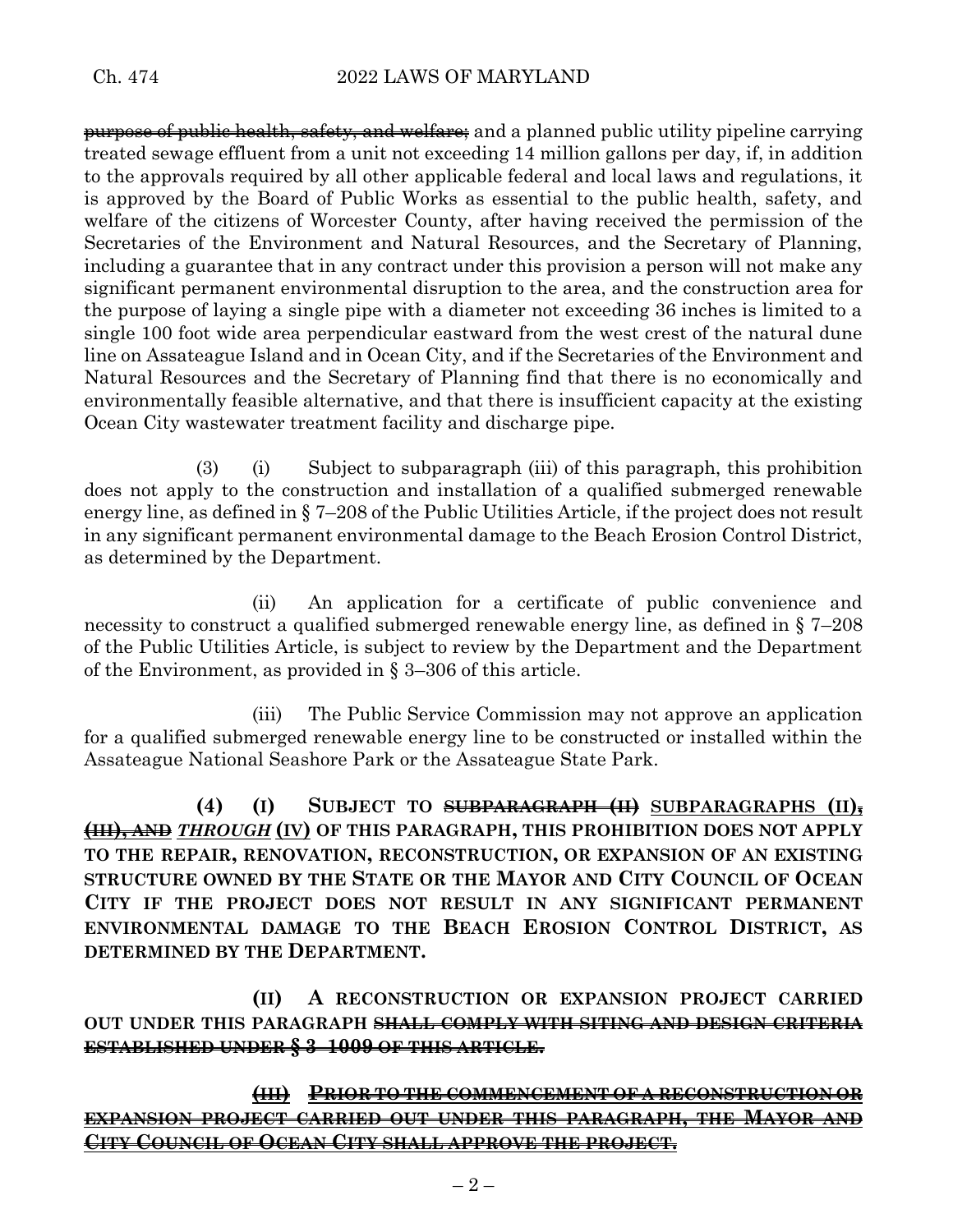LAWRENCE J. HOGAN, JR., Governor Ch. 474

**(IV) 1. AN EXPANSION PROJECT CARRIED OUT UNDER THIS PARAGRAPH MAY NOT:**

**A. RESULT IN ANY INCREASE IN HEIGHT ABOVE THE EXISTING STRUCTURE; OR**

**B. EXTEND BEYOND ANY EXISTING DULY RECORDED PROPERTY OR FRANCHISE BOUNDARY.**

**2. IF NO BOUNDARY UNDER SUBSUBPARAGRAPH 1B OF THIS SUBPARAGRAPH EXISTS AT THE PROJECT SITE, AN EXPANSION PROJECT CARRIED OUT UNDER THIS PARAGRAPH:**

**A. SHALL BE SOLELY FOR PURPOSES OF BRINGING THE EXISTING STRUCTURE INTO COMPLIANCE WITH THE FEDERAL AMERICANS WITH DISABILITIES ACT OR THE TOWN OF OCEAN CITY FIRE PREVENTION STANDARDS; AND**

**B. MAY NOT INCREASE THE ABOVE GRADE FOOTPRINT OF THE EXISTING STRUCTURE IN A NORTH OR SOUTH** *SHALL:*

*1. COMPLY WITH SITING AND DESIGN CRITERIA ESTABLISHED UNDER § 3–1009 OF THIS ARTICLE; AND*

*2. BE APPROVED BY THE MAYOR AND CITY COUNCIL OF OCEAN CITY.*

*(III) EXCEPT AS PROVIDED IN SUBPARAGRAPH (IV) OF THIS PARAGRAPH, A RECONSTRUCTION OR EXPANSION PROJECT CARRIED OUT UNDER THIS PARAGRAPH MAY NOT:*

*1. RESULT IN ANY INCREASE IN HEIGHT ABOVE THE EXISTING STRUCTURE; OR*

*2. EXTEND BEYOND ANY EXISTING DULY RECORDED PROPERTY OR FRANCHISE BOUNDARY.*

*(IV) IF NO RECORDED PROPERTY OR FRANCHISE BOUNDARY EXISTS FOR A RECONSTRUCTION OR EXPANSION PROJECT CARRIED OUT UNDER THIS PARAGRAPH, THE PROJECT:*

*1. MAY ONLY BRING THE EXISTING STRUCTURE INTO COMPLIANCE WITH:*